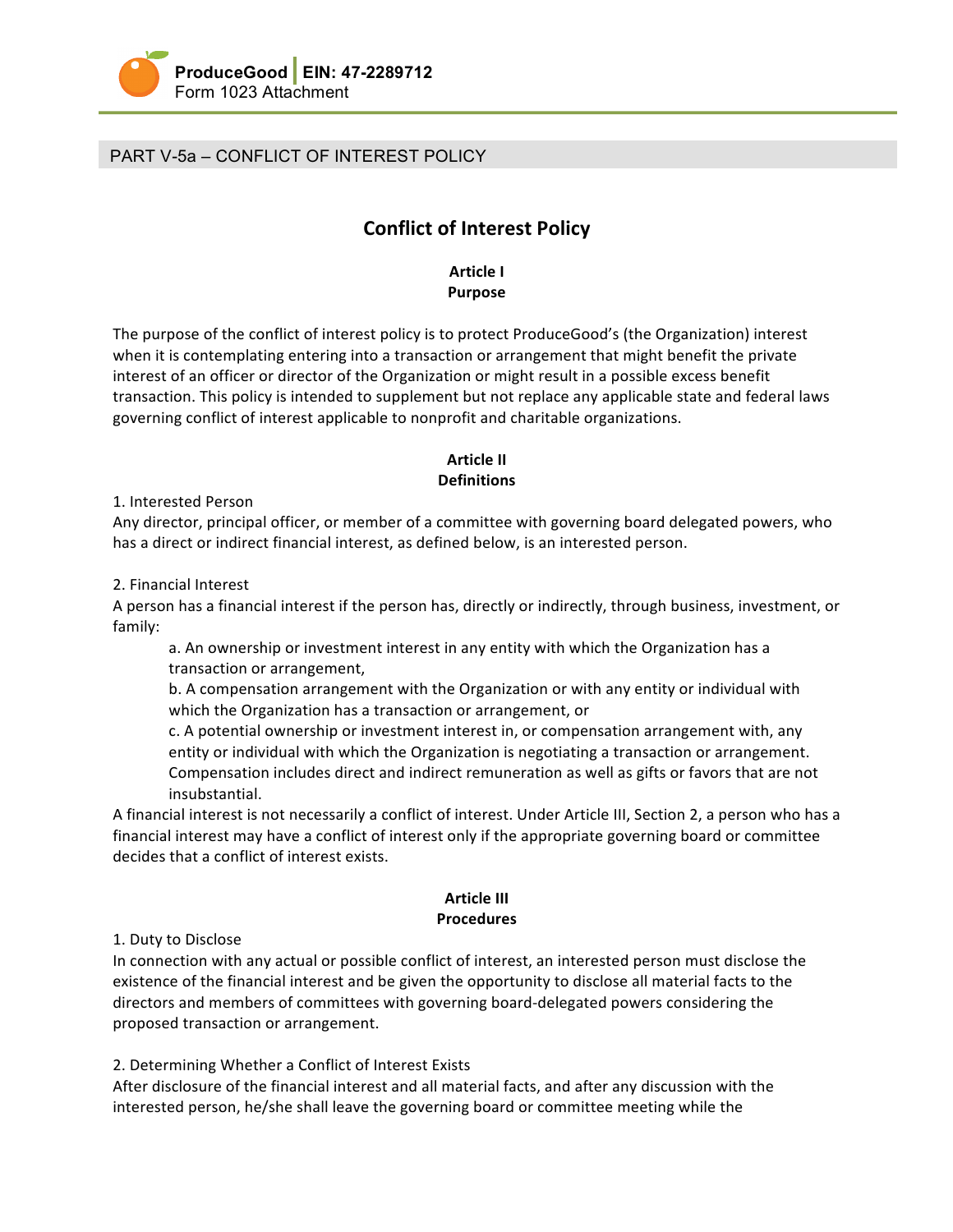determination of a conflict of interest is discussed and voted upon. The remaining board or committee members shall decide if a conflict of interest exists.

#### 3. Procedures for Addressing the Conflict of Interest

a. An interested person may make a presentation at the governing board or committee meeting, but after the presentation, he/she shall leave the meeting during the discussion of, and the vote on, the transaction or arrangement involving the possible conflict of interest.

b. The chairperson of the governing board or committee shall, if appropriate, appoint a disinterested person or committee to investigate alternatives to the proposed transaction or arrangement.

c. After exercising due diligence, the governing board or committee shall determine whether the Organization can obtain with reasonable efforts a more advantageous transaction or arrangement from a person or entity that would not give rise to a conflict of interest. d. If a more advantageous transaction or arrangement is not reasonably possible under circumstances not producing a conflict of interest, the governing board or committee shall determine by a majority vote of the disinterested directors whether the transaction or arrangement is in the Organization's best interest, for its own benefit, and whether it is fair and reasonable. In conformity with the above determination it shall make its decision as to whether to enter into the transaction or arrangement.

## 4. Violations of the Conflicts of Interest Policy

a. If the governing board or committee has reasonable cause to believe a member has failed to disclose actual or possible conflicts of interest, it shall inform the member of the basis for such belief and afford the member an opportunity to explain the alleged failure to disclose. b. If, after hearing the member's response and after making further investigation as warranted by the circumstances, the governing board or committee determines the member has failed to disclose an actual or possible conflict of interest, it shall take appropriate disciplinary and corrective action.

#### **Article IV Records of Proceedings**

The minutes of the governing board and all committees with board delegated powers shall contain: a. The names of the persons who disclosed or otherwise were found to have a financial interest in connection with an actual or possible conflict of interest, the nature of the financial interest, any action taken to determine whether a conflict of interest was present, and the governing board's or committee's decision as to whether a conflict of interest in fact existed. b. The names of the persons who were present for discussions and votes relating to the transaction or arrangement, the content of the discussion, including any alternatives to the proposed transaction or arrangement, and a record of any votes taken in connection with the proceedings.